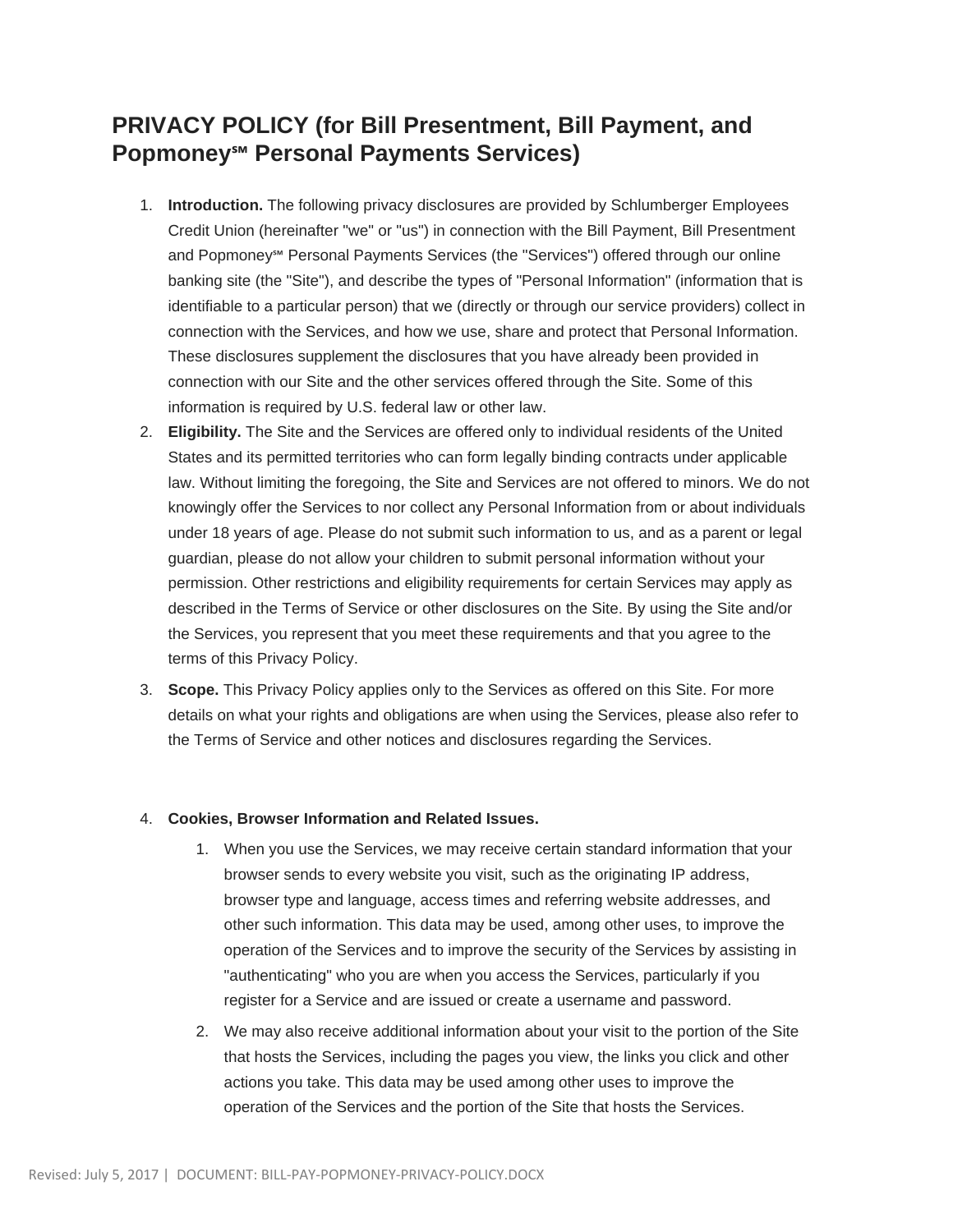- 3. Like most websites, the portion of the Site that hosts the Services uses "cookies," which are small text files placed on your computer by the web server when you visit. Most such cookies are "session" cookies that are only used for a specific period during which you are using the Services, but a few are "persistent" cookies that stay on your hard drive and are read by the web server when you return (unless you delete them). The portion of the Site that hosts the Services uses cookies to store your preferences and other information on your computer in order to recognize the computer through which you accessed the Site for security purposes, to save you time by eliminating the need to repeatedly enter the same information, and to display your personalized content on your later visits. These cookies are linked to Personal Information about you, such as your email address. Cookies cannot and will not be used to deliver or run programs on your computer. Most web browsers automatically accept cookies, but you can modify your browser setting to decline cookies if you prefer. However, if you choose to decline cookies, you may not be able to sign in (or you may need to take additional steps to sign in) or you may not be able to use other interactive features of the Services that depend on cookies.
- 4. Tracking: With respect to personally identifiable information about an individual consumer's online activities over time and across different Web sites or online services when a consumer uses the portion of this Site that hosts the Services, except as required by law: (1) parties other than the operator of this Site are not permitted to collect such information, and (2) the operator of this Site does not collect such information (except any such information that is reasonably necessary to process and document user transactions, such as payment history). Therefore, the portion of this Site that hosts the Services has no need to respond and does not respond to Web browser "do not track" signals or other mechanisms that provide consumers the ability to exercise choice regarding the collection of such information.
- 5. **What Types of Personal Information We May Collect.** In addition to the types of information described in section 4 above, we may also collect Personal Information about you. This information may include:
	- 1. Social Security number, date of birth, name, postal address, email address, telephone number, and other information that we can use to contact you, verify your identity, and manage risks, such as information maintained about you by identity verification services and consumer reporting agencies, including credit bureaus;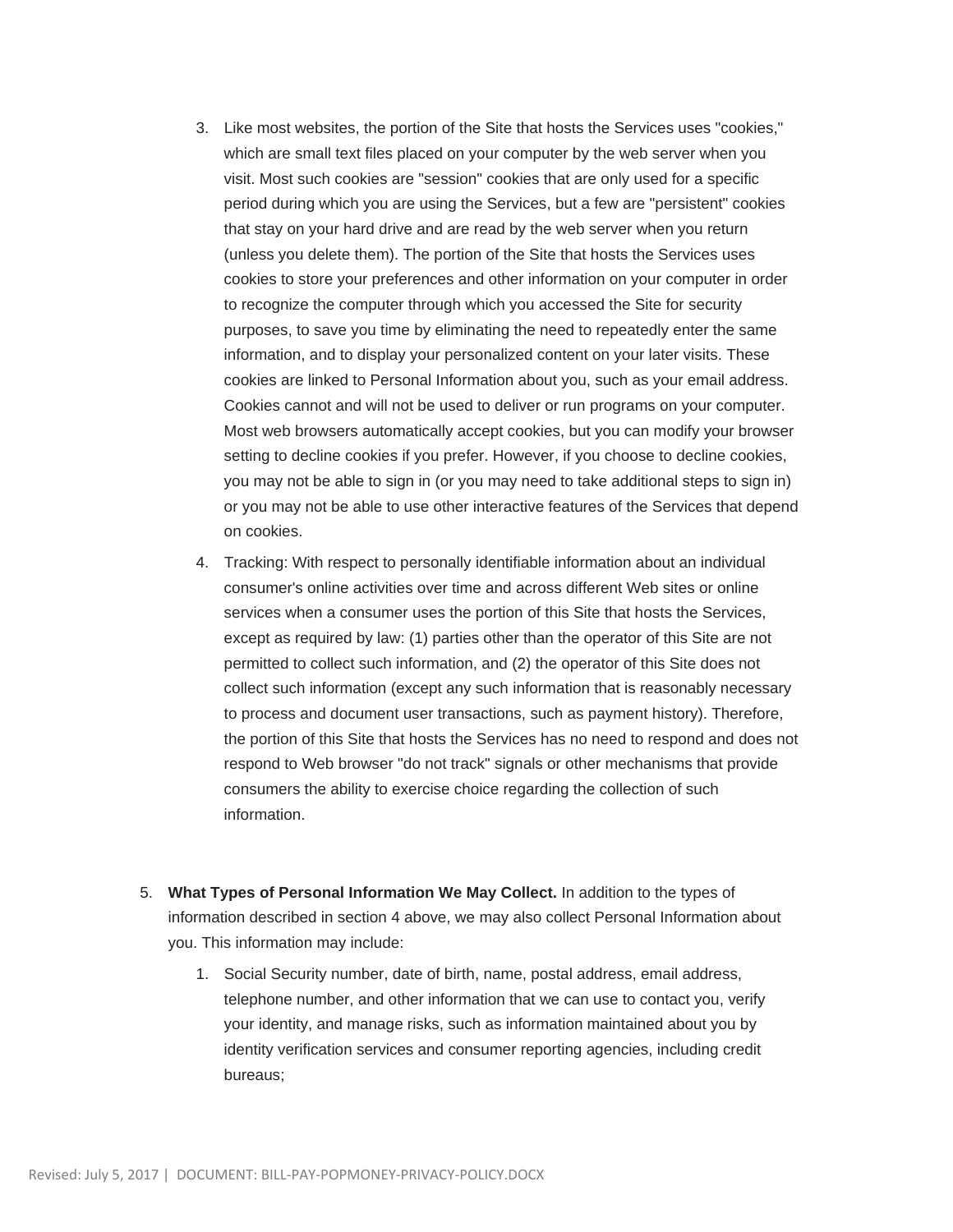- 2. names of billers for bills that you would like to view and/or pay online, contact information for those billers, and billing account information, including billing account numbers;
- 3. name, email address and telephone number that you provide us for other persons to whom you would like to send payments;
- 4. account information for accounts that you designate for funding or receiving payments, fees, debits and credits for the Services (potentially including account numbers, account balances, billing addresses, and payment card expiration dates and security codes);
- 5. username, password, secret questions and secret answers for resetting passwords, and other authentication credentialing used to verify that only authorized users access the Services; and
- 6. payment and other transaction information, and history for payments and other transactions in which you participate through the Services; and
- 7. Any other Personal Information that you may enter while using the Services.
- 1. **How We May Collect Personal Information About You.** We may collect Personal Information about you from the following sources:
	- 1. Enrollment applications, survey responses, and other electronic or paper forms that you fill out in connection with the Services;
	- 2. Your use of the Services (such as when you send a payment), and your interactions with customer service, including information you enter or speak, and information transmitted by your computer, cell phones and other devices you use to connect to the Services; and
	- 3. We also collect Personal Information about you from others, as permitted by law, such as individuals who send you payments, credit bureaus, Affiliates or other companies (such as identity verification services and consumer reporting agencies, and companies (such as your billers) that provide content (such as electronic bills) to the Services).
- 2. **How We May Share Personal Information About You.** We share Personal Information about you only as permitted by law. For Personal Information that is nonpublic and that we collect in connection with a financial service, U.S. federal law permits us to share the information only: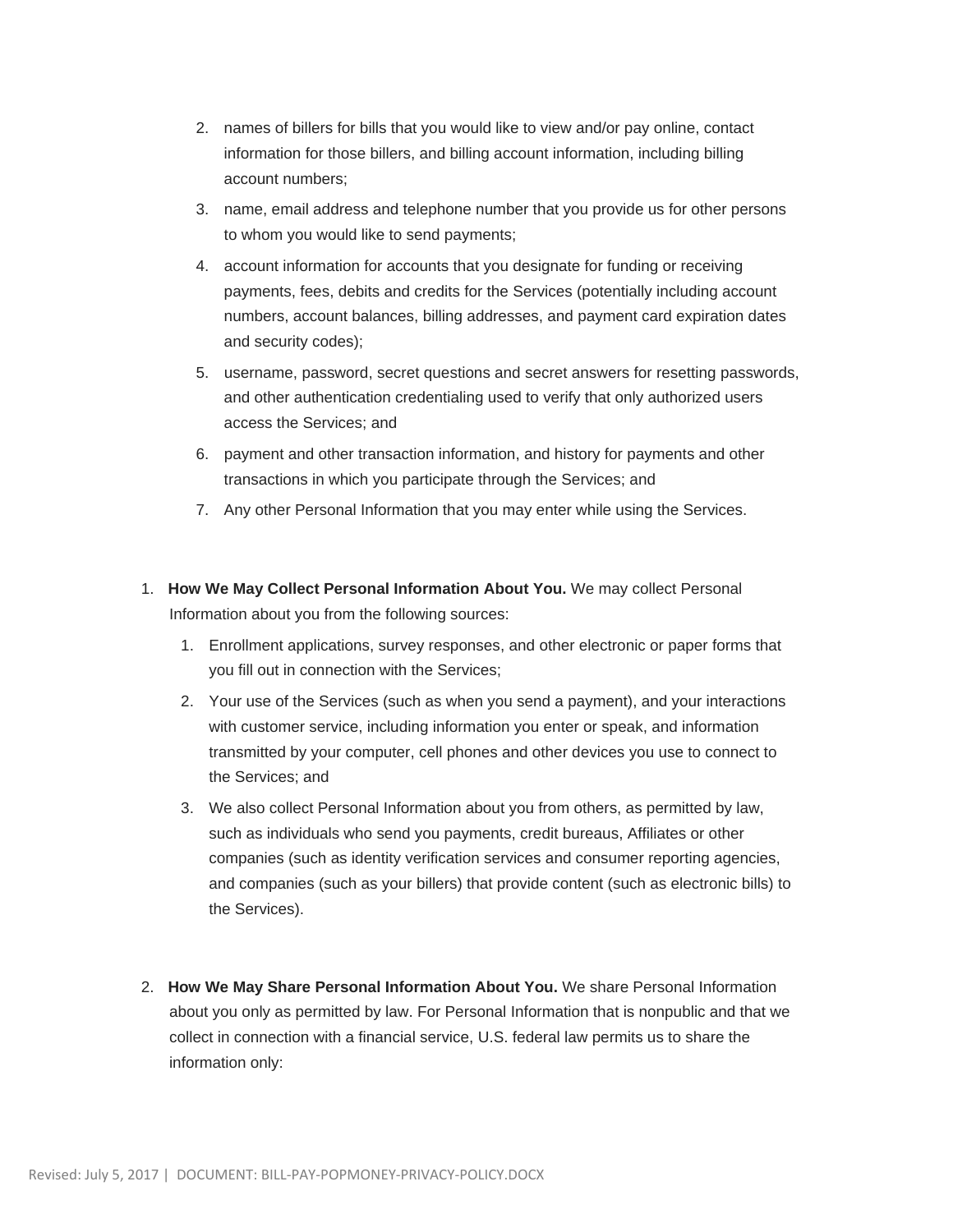- 1. for our everyday business purposes such as to process your transactions, maintain your accounts, respond to court orders and legal investigations, and report to credit bureaus;
- 2. for our marketing purposes to offer our products and services to you;
- 3. for Joint Marketing with other financial companies;
- 4. for our Affiliates' everyday business purposes (information about your transactions and experiences);
- 5. for our Affiliates' everyday business purposes (information about your creditworthiness);
- 6. for our Affiliates to market to you; and
- 7. for Nonaffiliates to market to you.

Before we can lawfully share such Personal Information as described in (e), (f) or (g), we would be required to offer you an opportunity to opt out, and we will do so if we ever intend to do that. For California residents, and for residents of any other states where it is required, we will obtain your consent prior to sharing Personal Information as described in (g) unless otherwise required or permitted by law. We may lawfully share such Personal Information as described in (a), (b), (c) and (d) without offering an optout, and we may do so. For example, to process your payments (an "everyday business purpose" for the Popmoney<sup>s</sup><sup>™</sup> Personal Payments Service), we need to share Personal Information about you with the person that you are paying or that is paying you, such as your name, the payment amount, and the email address or mobile phone number from which you initiated the payment, but we will do so responsibly and will not share the payment sender's financial account information with the payment receiver or vice versa.

- 3. **How We May Use Personal Information About You.** We may use Personal Information about you only as permitted by law, including but not limited to the following purposes:
	- 1. To complete transactions and render services authorized by you;
	- 2. Other everyday business purposes of ourselves and our Affiliates, such as to maintain your accounts, to authenticate you when you log in, to send you information about the Services that you have subscribed to and other Services offered on the Site, to effect, administer and enforce transactions, to perform fraud screening, to verify your identity, to determine your credit history, to verify the information contained in your account, to report to credit bureaus (including furnishing delinquent account information), to perform collections, to comply with laws, regulations, court orders and lawful instructions from government agencies, to protect the personal safety of subscribers or the public, to defend claims, to resolve disputes, to troubleshoot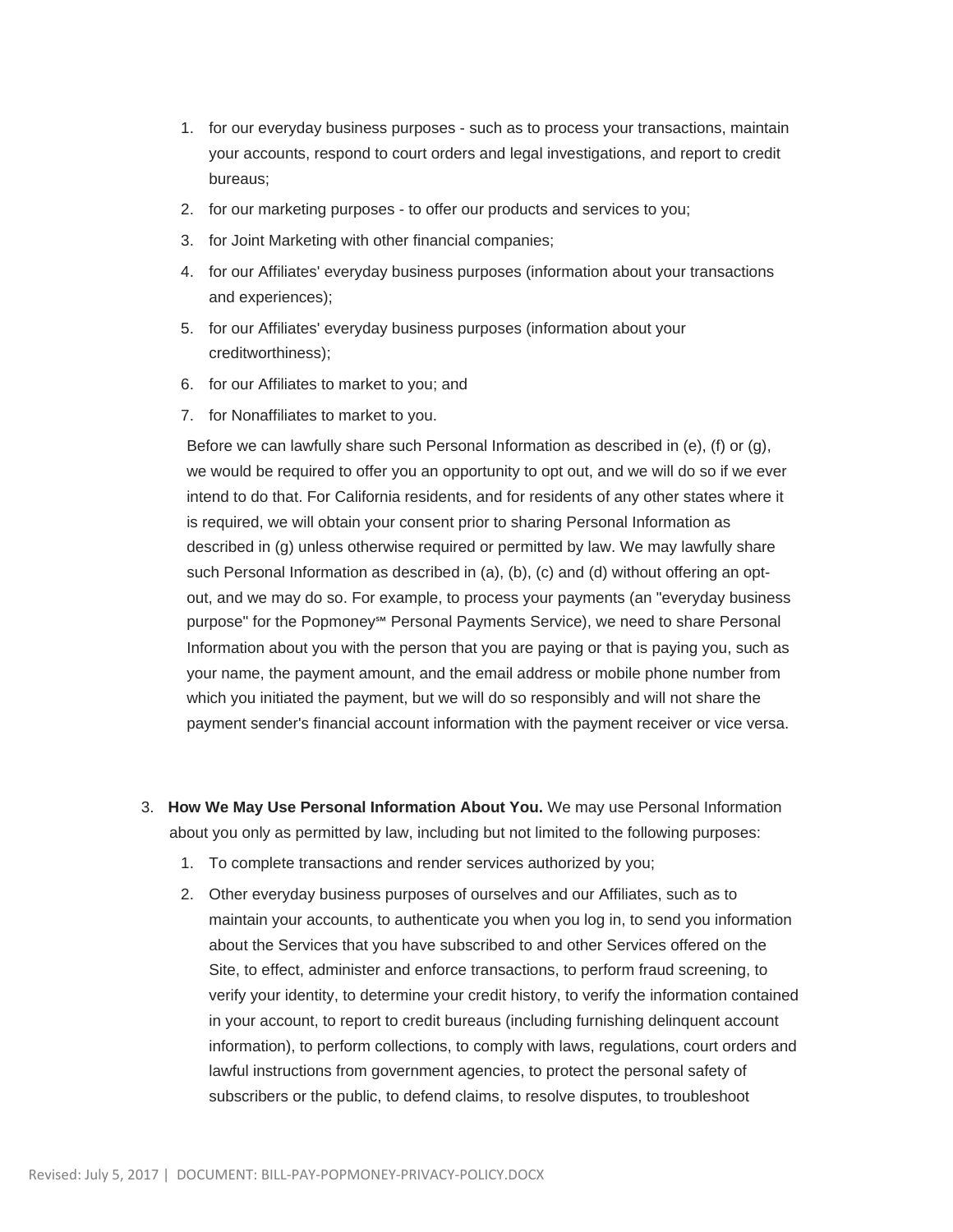problems, to enforce our Terms of Service, to protect our rights and property, and to customize, measure, and improve the Services and the content and layout of the Site (including pattern recognition and modeling, system analysis, and service performance analysis); and

3. for marketing purposes - to offer products and services to you, and Joint Marketing with other financial companies.

## 4. **Definitions.**

- 1. Affiliates: Companies related by common ownership or control. They can be financial or nonfinancial companies.
- 2. Non-affiliates: Companies not related by common ownership or control. They can be financial or nonfinancial companies.
- 3. Joint Marketing: A formal agreement between nonaffiliated financial companies that together market financial products or services to you.

## 5. **Other Important Information.**

- 1. Vermont: Under Vermont law, we will not share information we collect about Vermont residents with companies outside of our Affiliates, unless the law allows. We will not share information about your creditworthiness with our Affiliates except with your consent, but we may share information about our transactions or experiences with you with our Affiliates without your consent.
- 2. California: Under California law, we will not share information we collect about you with Nonaffiliates, unless the law allows. For example, we may share information with your consent, to service your accounts, or to provide rewards or benefits you are entitled to. We will limit sharing among our Affiliates to the extent required by California law.
- 6. **Access to Information About You.** You may review and update the Personal Information maintained about you in the Schlumberger Employees Credit Union section of the Site at any time to ensure that it is accurate and up-to-date.
- 7. **How We Protect Personal Information About You.** To protect Personal Information about you from unauthorized access and use, we maintain physical, electronic, and procedural safeguards, including but not limited to security measures that comply with applicable federal